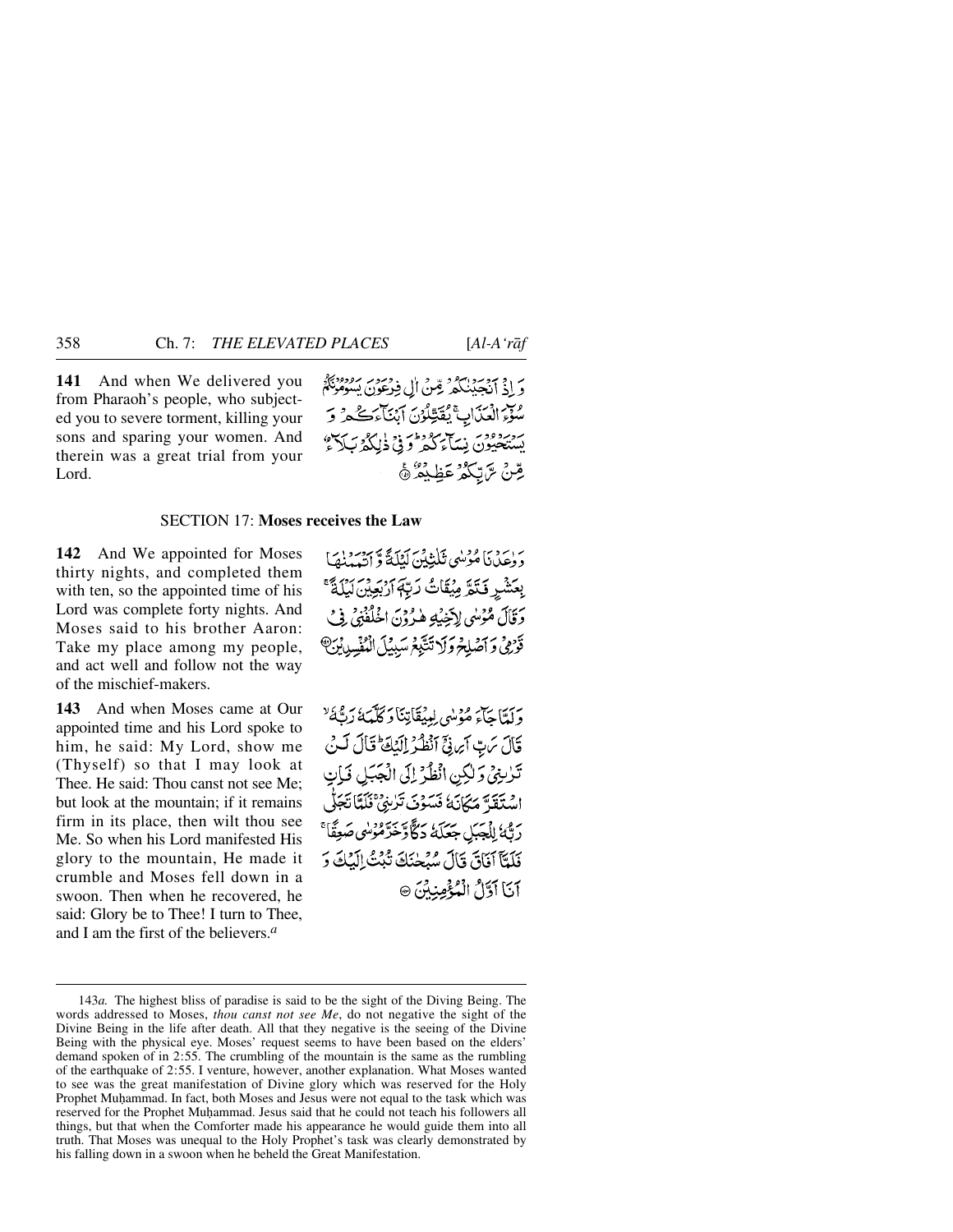Part 9] *ISRAELITES WORSHIP A CALF* 359

**144** He said: O Moses, surely I have chosen thee above the people by My messages and My words. So take hold of what I give thee and be of the grateful.

**145** And We ordained*<sup>a</sup>* for him in the tablets admonition of every kind and clear explanation of all things. So take hold of them with firmness and enjoin thy people to take hold of what is best thereof. I shall show you the abode of the transgressors.*<sup>b</sup>*

**146** I shall turn away from My messages those who are unjustly proud in the earth. And if they see every sign, they will not believe in it; and if they see the way of rectitude, they take it not for a way; and if they see the way of error, they take it for a way. This is because they reject Our messages and are heedless of them.

**147** And those who reject Our messages and the meeting of the Hereafter — their deeds are fruitless. Can they be rewarded except for what they do?

قَالَ يُمْوُسِّي إِنِّي اصْطَفَبَتْلُكَ عَلَى النَّاسِ بِرِسْلَتِيْ وَبِكَلَاهِيُّ تَخْذُمَّا أَتَيْتُكَ وَكُنْ مِّنَ الشَّكِرِيْنَ۞

وَكَتَبَنَاكَ فِي الْآلُوَاجِرِ مِنْ كُلِّ شَيْءٍ مَّوْعِظَةً وَّتَفْصِيۡلًا نِّكُلِّ شَيۡءٍ ۚ نَحُدُهُ ۖ بِقُوَّةِ وَأَمُرُ تَوَمَكَ يَأْخُذُوا بِأَخْسَنِهَا ۚ سَأُورِ، يُكُمْ دَاسَ الْفُسِقِينَ ۞

سَأَصْبِرِثُ عَنْ إيْتِيَ الَّذِينَ يَتَكَبَّرُوْنَ <u>في الْإِنْرَضِ بِغَيْرِ الْجَنَّ وَ إِنْ يَبْرَدُا حُلَّ</u> أَيَةٍ لَا يُؤْمِنُوْابِهَا ۚ وَلِنَ يُرَوُّا سَبِيضَ الرَّشْدِلَا يَتَّخِذُوهُ سَبِيْلًا ۚ وَإِنْ يَّرَوْا سَبِيْلَ الْغَيِّ يَتَّخِذْ وُهُ سَبِيلًا ۚ ذٰٰ لِكَ بِأَنَّهُمْ كَذَّبَوْا بِاٰبِيِّنَا دَ كَيَانُوْاعَنُهَا غَفِلِينَ ۞

وَ الَّذِينَ كَذَّبُوۡۤا بِالْبَنَاوَ لِقَالَهِ الۡاَخِرَةِ حَبِطَتْ أَعْمَالُهُ مِنْ هَمِلْ يُجْزَوْنَ إِلَّ مَاكَيَانُوْا بَعْيَمَلُوْنَ ﴾

### SECTION 18: **Israelites worship a calf**

**148** And Moses' people made of their ornaments a calf after him — a

دَ اتَّبْعَدَ، وَوَوْ هُوْمُهِي مِنْ بَعْثِيبَادٍ مِنْ حُلِيِّهِمْ عِجْلًاجَسَنَّالَّهُ مُحَرَّاً ۚ ٱلْمَرْ

<sup>145</sup>*a. Kataba* means *He* (God) *prescribed, appointed* or *ordained and made obligatory* (LL). The words *admonition of every kind* and *explanation of all things* cannot be taken generally, but are limited by the requirements of the time in which Moses appeared.

<sup>145</sup>*b.* The meaning is that a time will come to the Israelites when they will become transgressors, i.e. they will not keep the Divine commandments.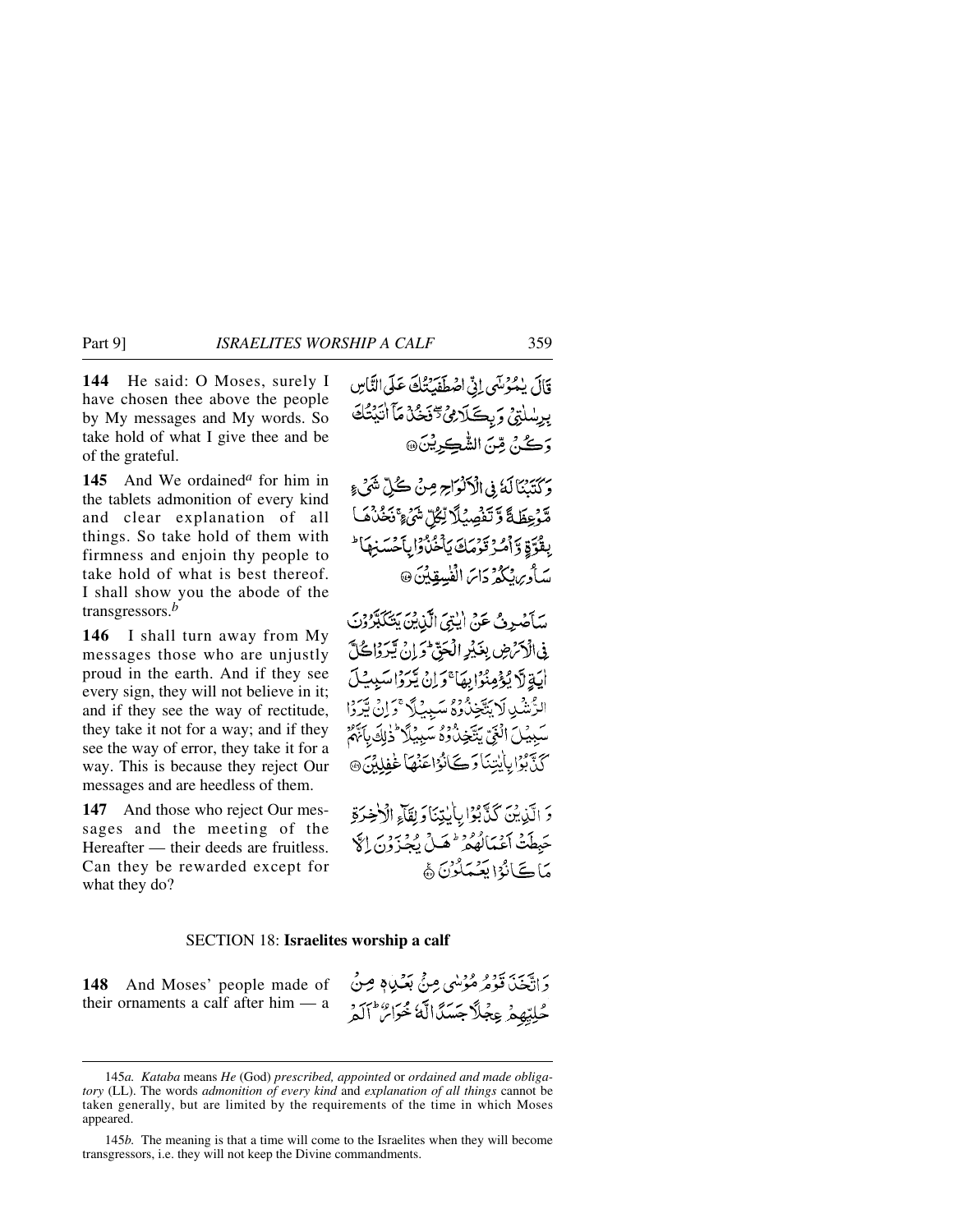(lifeless) body,*<sup>a</sup>* having a lowing sound. Could they not see that it spoke not to them, nor guided them in the way? They took it (for worship) and they were unjust.

**149** And when they repented*<sup>a</sup>* and saw that they had gone astray, they said: If our Lord have not mercy on us and forgive us, we shall certainly be of the losers.

**150** And when Moses returned to his people, wrathful, grieved, he said: Evil is that which you have done after me! Did you hasten on the judgment of your Lord? *<sup>a</sup>* And he threw down the tablets and seized his brother by the head, dragging him towards him. He said: Son of my mother, the people reckoned me weak and had well-nigh slain me. So make not the enemies to rejoice over me and count me not among the unjust people.

**151** He said: My Lord, forgive me and my brother, and admit us to Thy

دَلَّمَّا سُقِطَ فِيَّ أَيْدِيْهِمْ دَرَاوْااتَّهُمْ قَبْلُ ضَلَّوُا لَا تَأْلُوْا لَيِنْ لَّهُ يَرْحَدُنَا مَ بَّنَا مَّ يَغْفِرْيَنَا لَتَكُوْنَنَّ مِنَ الْخَسِرِيْنَ ﴾

وَلَمَّا يَهَجَمَ مُؤْسًى إِلَىٰ قَوْمِهِ عَضُبَانَ آيسفًا "فَأَلَ بِئْسَمَا خَلَفْتُمُوْنِي صِنَّ بۇرى ئىمكىنگىر أەرىر ئىرتكگىر ۋاتقى الكلواح وأخذا براس أخيه يَجُرُّةَ الْبَيْلَةُ قَالَ ابْنَ أُمَّرَانَّ الْقَوْمَ اسْتَضِعْفُونَيْ دَ كَادُوْا بِقَنْتُلُوْنَنِيُّ تَرَفَّلَا تَتَشْمِتْ ۚ دِيَ الْأَعْدَاءَ وَلَا تَجْعَلْنِي مَعَ الْقَوْمِ الظُّلْدِ

قَالَ سَ بِّ اغْفِرْ بِي دَ لِأَبْنَيْ وَ أَدْخِذْنَا فِي مَ

150*a.* The word *'ajila* is used as a transitive in the sense of *sabaqa*, and the meaning is, *did you hasten the commandment of your Lord?* The *amr*, or *the commandment*, has been explained as meaning *the appointed time* or *the judgment*.

<sup>148</sup>*a.* The word *jasad* means *a body*, as well as *red* or *intensely yellow*. The former meaning is the one generally adopted by the commentators, the significance being that the calf made was a mere body without a soul. Yet it was so made that it gave a lowing sound like that of a calf. The other meaning also affords a true description of the calf, for, being made of gold ornaments, it was of a red or an intensely yellow colour.

<sup>149</sup>*a*. Suqița fī aidī-him is a phrase which, by the consensus of opinion, means *they repented* (from *saqa∆a*, *it fell down*). The phrase is said not to have been known before the Qur'an (LL). Explaining the word in his commentary, Bukhari says: *Everyone who repents is spoken of as suqița fī yadi-hī* (B. 65: vii). Or *nadm* is understood and the meaning is, *when regret was brought before them*. The Israelites' repentance, though mentioned first, was subsequent to Moses' return (2:54). In fact, the order here is not historical, but one connecting the repentance with the sin, mentioning the events which brought about that repentance afterwards.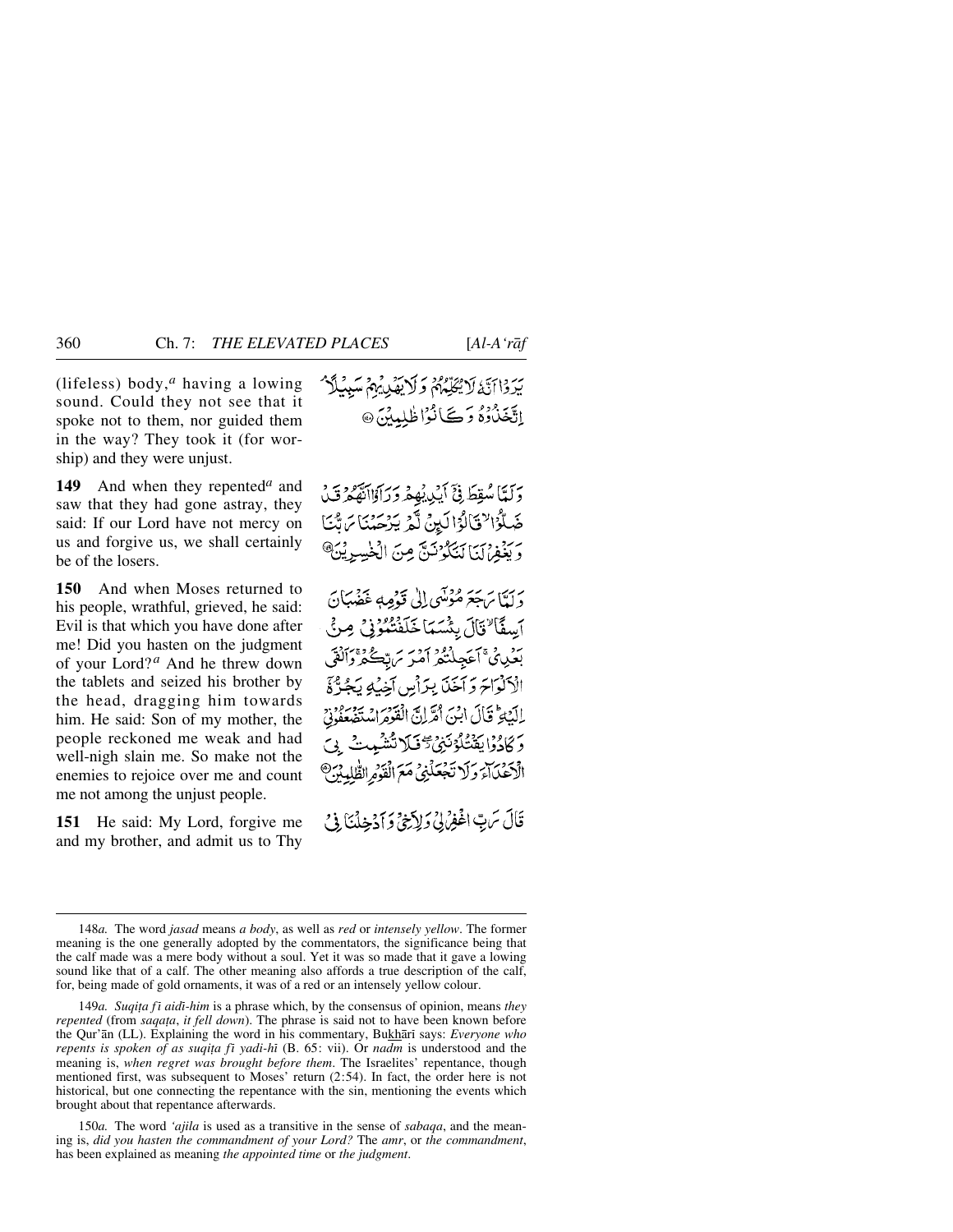mercy, and Thou art the Most Merciful of those who show mercy.*<sup>a</sup>*

### SECTION 19: **The Torah and the Prophet's Advent**

**152** Those who took the calf (for a god) — wrath from their Lord, and disgrace in this world's life, will surely overtake them. And thus do We recompense those who invent lies.

**153** And those who do evil deeds, then repent after that and believe thy Lord after that is surely Forgiving, Merciful.

**154** And when Moses' anger calmed down, he took up the tablets; and in the writing thereof was guidance and mercy for those who fear their Lord.*<sup>a</sup>*

**155** And Moses chose of his people seventy men for Our appointment.*<sup>a</sup>* So when the earthquake overtook them, he said: My Lord, if Thou

اِنَّ الَّذِيْنَ اتَّخَذُواالْعِجْلَ سَيِّنَا لَهُمْ عَضَبٌ مِّنْ تَرَبِّهِمْرَ دِلَّةٌ ۚ فِي الْحَيْوِةِ الدُّنْبَا وَكَنَالِكَ نَجْزِي الْمُفْتَرِيْنِ @ وَالَّذِينَ عَمِلُوا السَّيِّأَتِ ثُمَّ تَأْبُوْا مِنْ بَعْيِدِهَا وَأَمَنُوْٓاٖ ٰإِنَّ سَ تَبَلُّصَ مِنۡ ر.<br>بعب ها كغفور شرجيفر@ دَ كَتَامَدِيَّتَ عَنْ قَدْمَهِي الْغَيَّبُ آخَذَ الْأَكْبَاحَ #دَنِيْ نُسْخَتِهَاهُ يَي وَرَحْبَةٌ ۚ لِّلَّيْنِيْنَ هُمُّ لِرَبِّهِمْ يَرْهَبُوْنَ @ وَإِخْتَابَرَهُ مُؤْمِنُهِي وَدِمَهُ مَسْبُعِينَ بِرَحْلَةِ لِّهِيْقَاتِنَا ۚ فَلَمَّاۤ ٱخْذَتْهُمُّ الرَّجْفَةُ قَالَ

154*a.* According to Exod. 32:19 Moses "brake them beneath the mountain" in his anger, and Exod. ch. 34 describes how the tablets were renewed. The Qur'ån differs from this narrative. It does not state that the tablets were broken or renewed, but mentions their being taken up by Moses after his anger had calmed and while the writing was still on them.

<sup>151</sup>*a.* Aaron's excuse and Moses' acceptance of it show clearly that Aaron was quite innocent, having had a share neither in making the calf nor in worshipping it. The Bible account, which makes a righteous prophet of God guilty of the most heinous crime, must be rejected as untrue. That forgiveness was not sought for any fault in connection with calf-worship is clear from the fact that Moses joins himself with Aaron in the prayer given in this verse. Forgiveness here, as frequently elsewhere in the Holy Qur'ån, is equivalent to the Divine protection, which every man should seek against the frailties and shortcomings of human nature. See 2:286*a* for a full explanation of the word *ghafr*.

<sup>155</sup>*a.* Exod. 24:1 speaks of Moses having taken up seventy elders of Israel along with him, though they were forbidden to "come near the Lord", and on this occasion Moses was in the mountain forty days and forty nights (Exod. 24:18). Although he is also spoken of in the Bible as having gone into the mountains after the incident of the calf-worship and to have remained there for forty days and forty nights (Exod. 34:28), the allusion in the Qur'ån is to the first incident. There was no occasion for a second visit according to the Holy Qur'ån.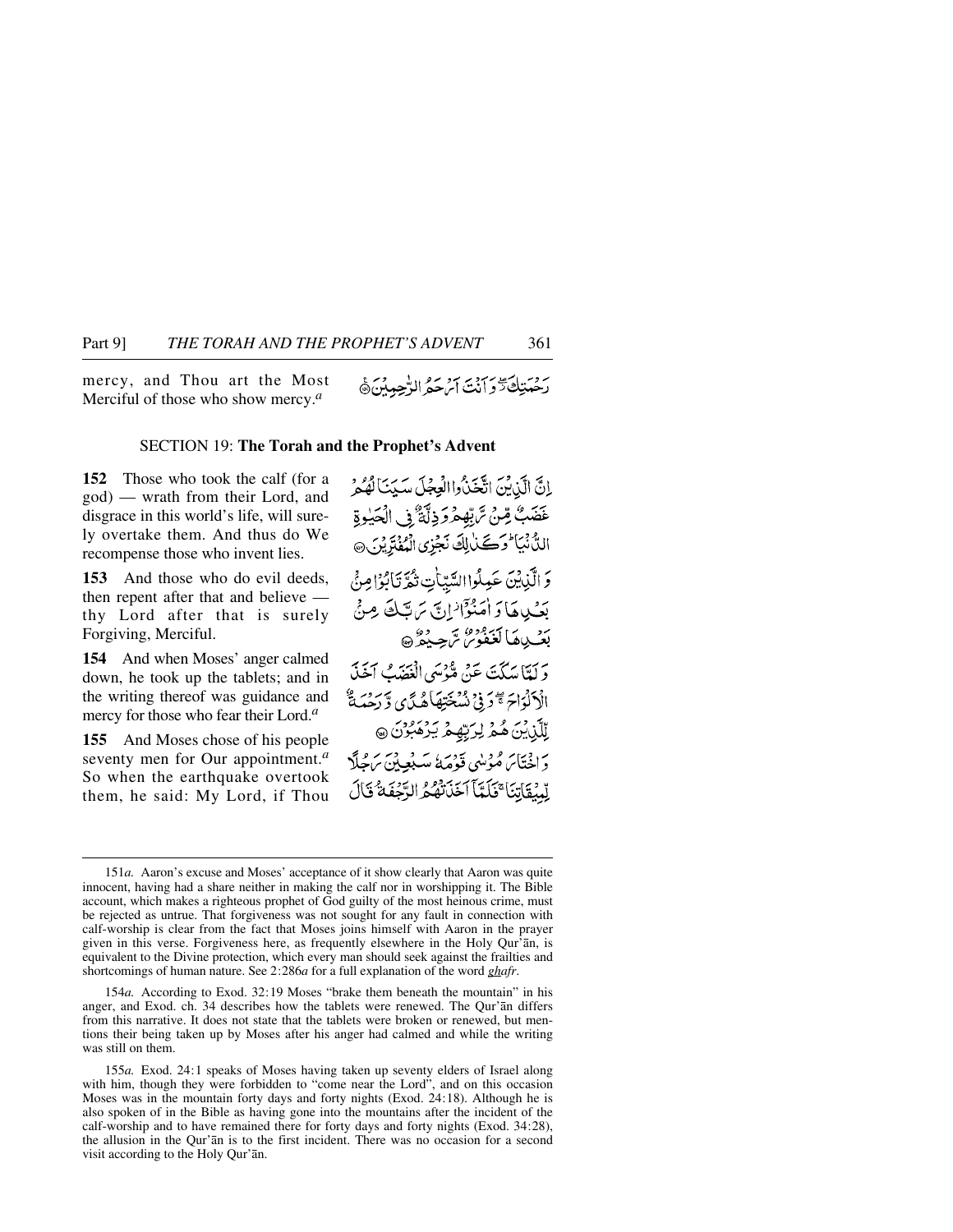hadst pleased, Thou hadst destroyed them before and myself (too). Wilt Thou destroy us for that which the foolish among us have done? It is naught but Thy trial. Thou causest to perish thereby whom Thou pleasest and guidest whom Thou pleasest. Thou art our Protector, so forgive us and have mercy on us, and Thou art the Best of those who forgive.

**156** And ordain for us good in this world's life and in the Hereafter, for surely we turn to Thee. He said: I afflict with My chastisement whom I please, and My mercy encompasses all things. So I ordain it for those who keep their duty and pay the poor-rate, and those who believe in Our messages*a*—

**157** Those who follow the Messenger-Prophet, the *Ummß*,*<sup>a</sup>* whom they find mentioned in the

س بِّ لَوۡ شِئۡتَ أَهۡلَٰكُمۡهُمۡ مِّنۡ قَبَٰلُ وَ إِيَّاىَٰ الْهُلِكُنَابِهَا نَعَلَ السَّفَهَاءُ مِنَّا َإِنْ هِىَ الْأَرْفِتْنِتْكَ تَقْسِلُّ بِهَا مَنْ تَتَنَاءُ وَتَقْدِي مَنْ تَيْتَأَرْ أَنْتَ دَلِدٌّنَا فَأَغْفِرْكَنَا وَانْجَنْنَا دَ آنْتَ خَيْرُ الْغُفِرِيْنَ@

وَ اكْنُبُ لَنَا فِيٍّ هٰذِهِ اللَّهُ نَبَا حَسَنَةً وَّ فِي الْأَخِرَةِ إِنَّا هُدُنَا إِلَيْكَ لَا تَالَ عَدَانَيْ أَصِيْبُ بِهِ مَنْ اَشَاءُ وَ يَهْتَبِيْ رَمِيْهِ ݣُلِّ شَيْءٍ أَنْسَاكَنْتُهُا لِلَّذِيْنَ يَتَقُوْنَ وَ يُؤْتُونَ الزَّكْرِةَ وَ الَّذِيْنَ هُمْ بِأَبْدَنَا يُؤْمِنُونَ ۗ

أَلَّنْ بِنَ يَتَبِعُونَ الرَّسُولَ النَّبِيِّ الْحَلْمُومِّي الَّذِي يَجِيدُوۡنَهُٗ مَكۡتُوۡنَمَا عِنۡدَاهُمۡ فِی التَّوۡرٰىٰتِهِ

157*a.* For *ummß*, meaning *one who neither writes nor reads a writing*, see 2:78*a*. Hence the Arabs are called an *ummi* people, and the *Ummi* Prophet is either *the prophet of the ummß people* (i.e. *the Arabs*) *because he was like them*, or *he was so called because he himself did not know reading and writing* (R). But according to some, the prophet is called *Ummß* because he came from the *Umm al-Qurå*, i.e. Makkah, which is the Metropolis of Arabia (MB).

The suggestion of Rodwell that the word *ummi* means *gentile* in the sense of a non-Jewish or heathen people is not supported by any recognized authority; see 2:78, where the Jews are called *ummß*. LL, it is true, gives *gentile* as the signification of *ummß*, but a reference to the authorities he quotes clearly shows that if the word *gentile* expresses the meaning of *ummß*, it does so in the general sense of *one belonging to a gens* or *clan*; therefore Lane's conclusion that in a tropical and secondary sense *ummi* means *heathen* is entirely without foundation.

As for the fact that the Holy Prophet was unable to read or write before revelation came to him, there can be no two opinions. On this point the Qur'ån is conclusive: "And thou didst not recite before it any book, nor didst thou transcribe one with thy right

<sup>156</sup>*a.* No attribute of the Divine Being receives such prominence in the Holy Qur'ån as the attribute of *mercy.* Evil there is in the world, and the evil-doers must receive their due, but mark the contrast: *And My mercy encompasses all things*. The truth is that even chastisement is a phase of Divine mercy, because it seeks not to punish, but to correct the evil-doers. Divine mercy, we are here told, is specially ordained for those who keep their duty and who believe in the Divine revelations given to Prophet Muhammad.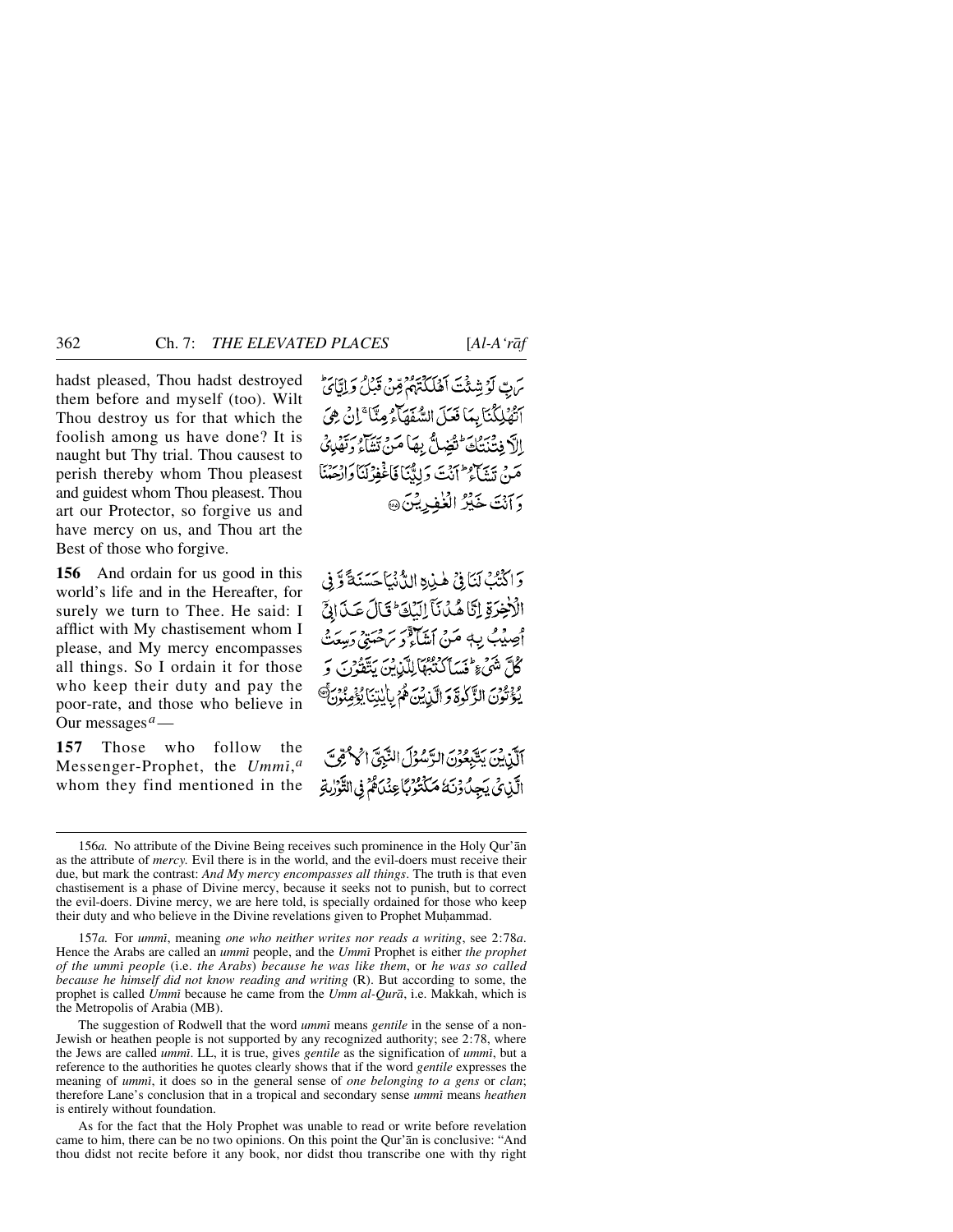Torah and the Gospel.*<sup>b</sup>* He enjoins them good and forbids them evil, and makes lawful to them the good things and prohibits for them impure things, and removes from them their burden and the shackles which were on them. So those who believe in him and honour him and help him,*<sup>c</sup>* and follow the light which has been sent down with him — these are the successful.

دَ الْإِنْجِيْلِ ٰ يَأْمُرُهُمْ بِالْمُعْرُوْنِ وَيَنْفَعْهُمْ عَنِ الْمُنْكَرِ وَيُحِلُّ لَهُمُّ الطَّيِّبٰتِ وَيُحَرِّمُ عَلَيْهِمُ الْخَبْلِيثَ دِينِهِمْ عَنْهُمْ أَصْدَهُ مِ وَالْأَعْلَلَ الَّتِيْ كَانَتْ عَلَيْهِمْ فَالَّذِينَ أُمَنُوْا بِهِ وَعَذَّبَ وَهُ بِهِ يَهْرِ وَهِ وَ اتَّبَعُوا التُّوْرَ الَّذِينَ أُنْزِلَ مَعَهَّ ٌ أُولِّيكَ هُـمُّ الْمُفْلِحُوْنَ ١٥

#### SECTION 20: **Divine Favours on Israelites**

**158** Say: O mankind, surely I am the Messenger of Allåh to you all, of Him, Whose is the kingdom of the heavens and the earth.*<sup>a</sup>* There is no god but He; He gives life and causes قُلْ يَأْيَّهَا النَّاسُ إِنِّ رَسُوْلُ اللهِ إِلَيْكُمْ جَبِيْتًا الَّذِيْ لَهُ مُلْكُ السَّنْوٰتِ وَالْأَرْضِ لآللهَ الآهُوَيْسُي وَيُبِيِّتُ فَاعِنُوْا

157*b.* There are many prophecies regarding the advent of the Holy Prophet both in the Old and the New Testament. The Torah and the Gospel are specially mentioned here because Moses and Jesus were respectively the first and the last of the Israelite prophets. Deut. 18:15–18 speaks very clearly of the raising of a prophet (who shall be the like of Moses) from among the brethren of the Israelites, i.e. the Ishmaelites or the Arabs, while Deut. 33:2 speaks of the shining forth of the manifestation of the Lord, i.e. his coming in full glory "from Mount Paran". The Gospel is full of the prophecies of the advent of the Holy Prophet; Matt.  $21:33-44$ , Mark  $12:1-11$ , Luke  $20:9-18$ , where the Lord of the vineyard comes after the son (i.e. Jesus) is maltreated, and Matt. 13:31–32, John 1:21, John 14:16, John 14:26 all contain such prophecies.

157*c*. Noldeke's supposition that there is a reference to the *Ansār*, i.e. *the helpers* of Madinah, here, and Rodwell's conclusion that hence the verse must have been added at Madinah, are not entitled to serious consideration. Was the Prophet without any helpers at Makkah?

158*a.* As against the various prophets spoken of in this chapter, every one of whom was sent to *his people* (*qaumi-hi*), the Prophet Muhammad is here spoken of as having been sent to *all people*, to the whole of mankind. Thus the appearance of the Prophet Muhammad was a turning point in the history of humanity. The day of the national prophet was over and a new era had dawned in which the whole of humanity was ultimately to be united under one spiritual head. Six hundred years before, Jesus Christ, the last of the national prophets, said to a non-Israelite woman that he was "not sent but unto the lost sheep of the house of Israel" (Matt. 15:24); and being pressed, only added: "It is not meet to take the children's bread, and cast it to dogs" (Matt. 15:26). In the new era,

hand" (29:48). There is a difference of opinion, however, as to whether he could read or write after revelation. Without entering into the details of this controversy I may remark that, while there is ground for believing that he could read, he still had his letters written by others; see 29:48*a*.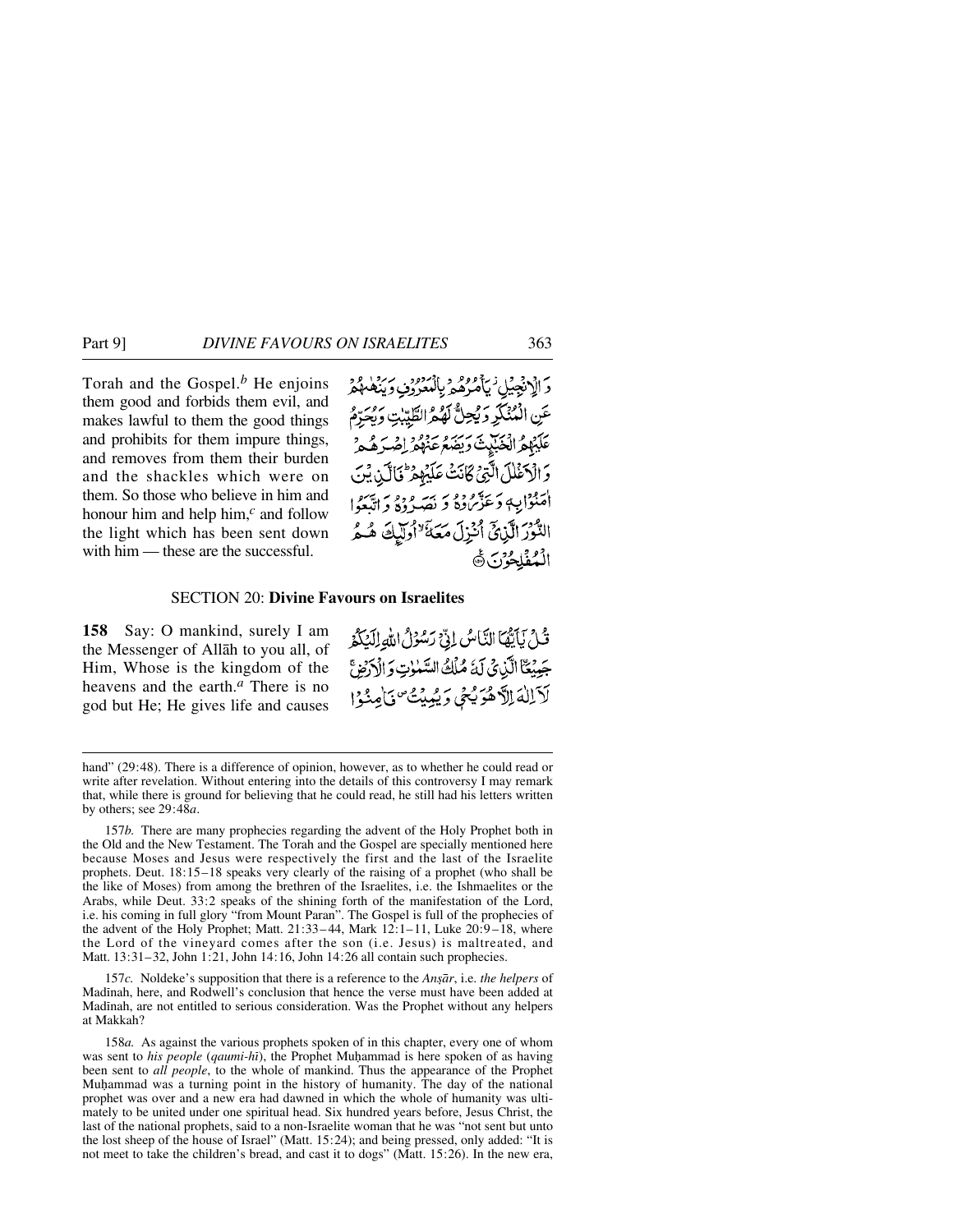death. So believe in Allåh and His Messenger, the *Ummß* Prophet who believes in Allåh and His words, and follow him so that you may be guided aright.

**159** And of Moses' people is a party who guide with truth, and therewith they do justice.*<sup>a</sup>*

**160** And We divided them into twelve tribes, as nations. And We revealed to Moses when his people asked him for water: Strike the rock with thy staff; so out flowed from it twelve springs. Each tribe knew its drinking-place. And We made the clouds to give shade over them and We sent to them manna and quails. Eat of the good things We have given you. And they did not do Us any harm, but they wronged themselves.

**161** And when it was said to them: Dwell in this town and eat from it whence you wish, and make petition for forgiveness, and enter the gate submissively, We shall forgive you your wrongs. We shall give more to the doers of good.

**162** But those who were unjust among them changed it for a word other than that which they were told, so We sent upon them a pestilence from heaven for their wrongdoing.*<sup>a</sup>*

رِبِاللَّهِ وَسَسْؤَلِهِ النَّبِيِّ الْأَرْقِيِّ الَّذِي يُؤْمِنُ بِاللَّهِ وَكَلِمْتِهِ وَاتَّبِعُوهُ لَعَلَّكُمْ نَفَتِيْ دُنِّ @

وَمِنْ قَوْمِ مُؤْسَى أُمَّةٌ يَّهْدُ دُونَ بِالْجَنَّ وَيه يَعْدِلُونَ @

وَقَطَّعَنَّهُمُ انْبُهَجَ حَشَيرَةَ أَسْبَاطًا أَمَيَّا ۖ دَ أَدْحَيْنَآَ إِلَىٰ مُؤْسَى إِذِ اسْتَسْقَلْهُ قَوْمُةً آن اضْرِبْ بْعَصَاكَ الْحَجَرَ ۚ فَانْبَجَسَتْ مِنْهُ اثْنَتَاعَشْرَةَ عَنْنَا ۖ تَدْعَلِمَ كُلُّ أنايِن مَّشْرَبَهُ مِرّْ رَظَلَّكْنَا عَلَيْهِمُ الْغَيَامَ وَأَنْزَلْنَا عَلَيْهِمُّ الْعَيِّ وَ السَّلْوٰيِّ كُلُوَّا مِنْ طَيِّبِٰتِ مَاسَ زَقْنَكُمْ وَمَا ظَلَمْوُنَ) وَلَٰكِنۡ ڪَأَنُوۡٓا ٱنۡفُسَهُمۡ رَغۡلِمُوۡنَ ۞ وَلِذَبْنِيلَ لَهُمُ اسْكُنُوا هٰذِهِ الْقَدْيَةَ وَكُلُّهُ مِنْهَاً حَيْثُ شِيْنَجْ دَ وَقَوْلُوْاحِظَةً وَادْفُرِالِيَابَ و حَيَّلَ الْغَفِرْ لَكُوْخَطِيْتَيْ الرَّبِّ وَ وَوَجَعَ رَبِّ

فَيَكَّلَ الَّذِيْنَ ظَلَّمُوْا مِنْهُمْ قَوْلاً غَيْرَ الَّذِي قِيلَ لَهُمْ ذَلَى سَلَنَا عَلَيْهِمْ بِجُزًا قِنَ السَّمَاءِ بِيمَاكَانُوُا يَظْلِمُوْنَ ۞

159*a.* Thus the Qur'ån recognizes that there were good people among the Jews.

162*a.* For the statements made in vv. 160 –162, see 2:60*a*, 60*b*; 2:57*a*, 57*b*; 2:58*a*, 58*b*, 58*c*; 2:59*a*, 59*b*.

however, the idea of *nationality* had to give place to the broader idea of *one humanity*, and the basis of it was laid by the Holy Qur'ån.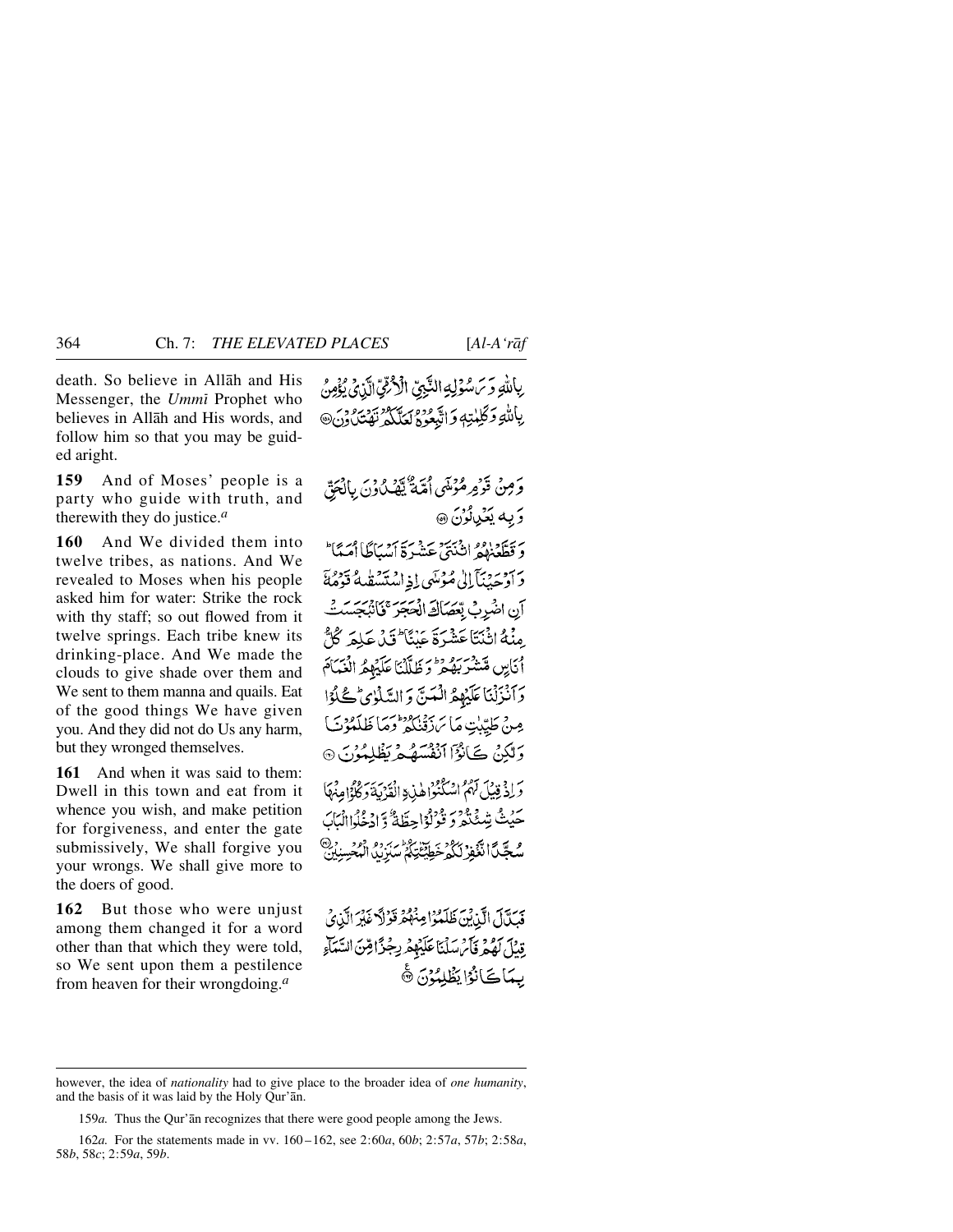# SECTION 21: **Israelites' Transgressions**

**163** And ask them about the town which stood by the sea. When they violated the Sabbath, when their fish came to them on their Sabbath day on the surface, and when it was not their Sabbath they came not to them. Thus did We try them because they transgressed.*<sup>a</sup>*

**164** And when a party of them said: Why preach you to a people whom Allåh would destroy or whom He would chastise with a severe chastisement? They said: To be free from blame before your Lord, and that haply they may guard against evil.

**165** So when they neglected that whereof they had been reminded, We delivered those who forbade evil and We overtook those who were iniquitous with an evil chastisement because they transgressed.

**166** So when they revoltingly persisted in that which they had been forbidden, We said to them: Be (as) apes, despised and hated.*<sup>a</sup>*

**167** And when thy Lord declared that He would send against them to the day of Resurrection those who would subject them to severe torment. Surely thy Lord is Quick in requiting; and surely He is Forgiving, Merciful.

وَمُتَلَمُهُ عَنِ الْقَدْسَةِ الَّذِي كَانَتُ جَاخِدَةَ الْبَحْرُ إِذْ يَعْدُوْنَ فِي السَّبْتِ إِذْ تَأْتِيْهِ هِرُ حِينَتَانُهُمْ يَوْمَرْ سَبْتِهِمْ شُرِّعًا وَيَوْمَرْ كَا يَسُبِتُونَ "لَا تَأْتِيَّهُمْ ۚ كَنْ لِكَ ۚ نَبِئُوْهُمْ بِمَاكَانُوْايَفْسُقُوْنَ ۞

دَادْ قَالَتْ أُمَّةٌ مُّنْهُمْ لِهَ يَبْلِهِ، يَهْ مَّا اللَّهُ مُصْلِكُهُمْ أَوْمُعَيْدِيْهُمْ عَبَالَا شَدِيبِيَّا أَتَأَلُوْا مَعْنِينَ قَالِي سَيِّنَكُّ وَلَعَلَّهُ وَيَتَكَوُّنَ ۞

فَلَعًانَسُوْاهَا ذُكِّرُوْابِهَ أَنْجَيْنَا الَّذِيْنَ يَنْهَوْنَ عَنِ السَّوْءِ وَ أَخَذْنَا الَّذِينَ ظَلَمُوْا بِعَدَابِ بَيِيْسٍ بِمَاكَانُوْايَفْسُقُونَ®

فَلَدَّاعَتَوْاعَنْ مَّا نُفُوْاعَنْهُ قُلْنَالَهُمْرُ ذُوُّرًا قِعَرَدَةً خُسِيِيْنَ۞

وَإِذْ تَأَذَّنَ يَهَبَّكَ لَيَبْعَثَنَّ عَلَيْهِمْ إِلَى ر.<br>يوو القِيْمَةِ مَن يَسُوْمُهُمْ سُوْءَ العَدَابِ انَّ سَنَّكَ لَسَبِرِيْكُمُ الْعِقَبَابِ گَوَ إِنَّ لَمُ ر دوه سه ده»<br>لغفوس رجب ده

166*a.* See 2:65*b*.

<sup>163</sup>*a.* The city referred to here is generally recognized as being Ela, which was situated on the Red Sea. The incident alluded to is mentioned as an instance of the Jewish violation of the Sabbath. The fish appeared on the surface of the water on the Sabbath because they had a sense of security on that day. This was a temptation for the people to break the law.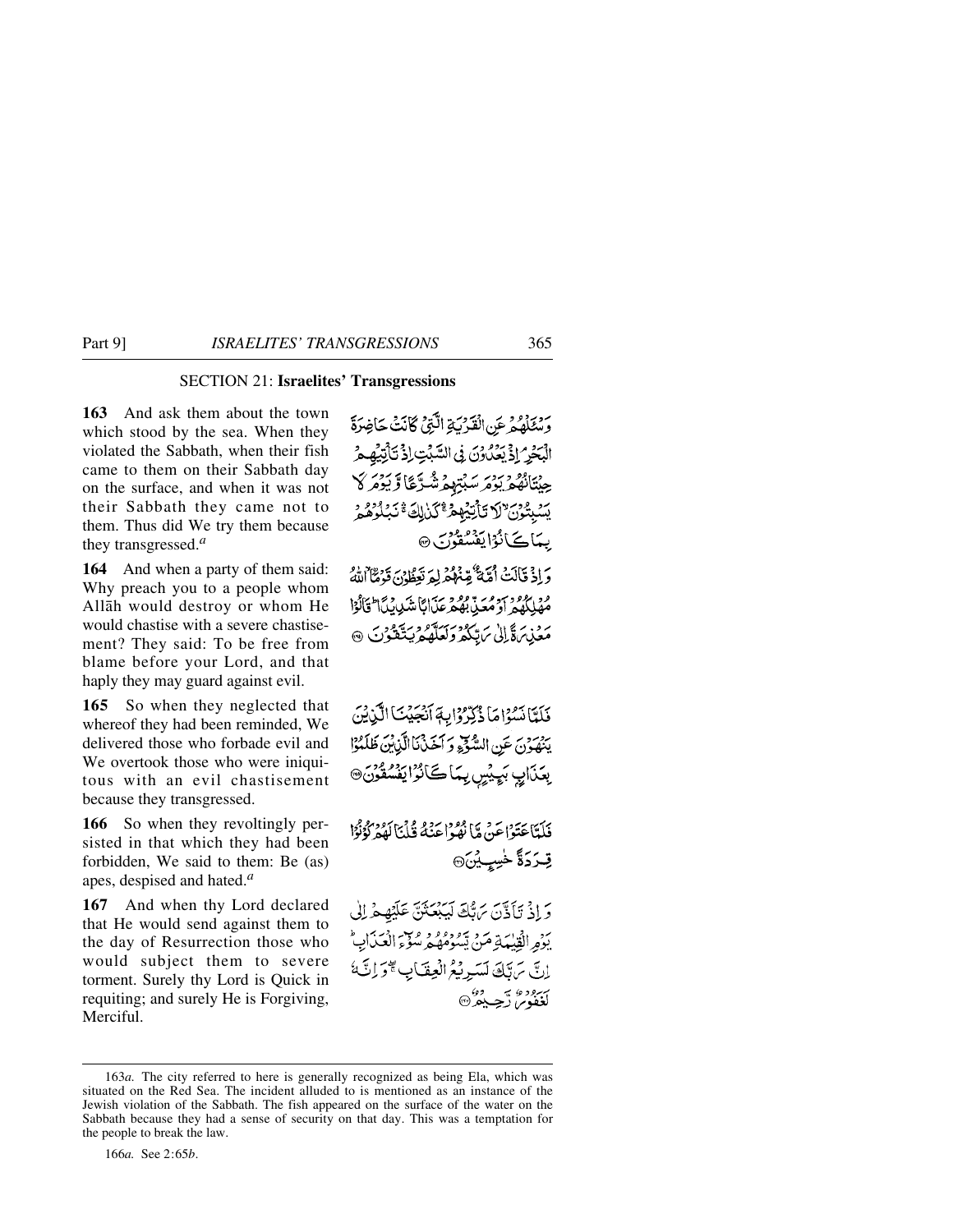**168** And We divided them in the earth into parties — some of them are righteous and some of them are otherwise. And We tried them with blessings and misfortunes that they might turn.

**169** Then after them came an evil posterity*<sup>a</sup>* who inherited the Book, taking the frail goods of this low life and saying: It will be forgiven us. And if the like good came to them, they would take it (too).<sup>*b*</sup> Was not a promise taken from them in the Book that they would not speak anything about Allåh but the truth? And they study what is in it. And the abode of the Hereafter is better for those who keep their duty. Do you not then understand?

**170** And as for those who hold fast by the Book and keep up prayer surely We waste not the reward of the reformers.

**171** And when We shook the mountain over them as if it were a covering, and they thought that it was going to fall down upon them: Hold on firmly that which We have given you, and be mindful of that which is in it, so that you may guard against evil.*<sup>a</sup>*

وَقَطَّعْنَهُمْ فِي الْأَمْرُضِ أَمَيَّهَا ۚ مِنْهُ هُرُ الصّْلِحُوْنَ وَ مِنْهُمْ دُوْنَ ذٰلِكَ ٰوَبَكَوْنَهُمْ بِأَنْحَسَنْتِ وَالسَّيِّبَاٰتِ لَعَلَّهُمْ بَرْجِعُوْنَ ۞

فَخَلَفَ مِنْ بَعْيْدِهِمْ خَلْفٌ وَ زِنْواالْكِتَٰبَ يَأْخُذُونَ عَرَضَ هٰذَا الْأَدَنْ وَيَقُوْلُوْنَ سَفَعْفُرُ لَنَا ۚ وَلِنۡ تِّأَنِّهِمۡ عَـرَضُ مِّنْنَآءُ ۚ يَأْخُلُوهُ أَلَمُ يُؤْخُلُ عَلَيْهِمْ مِّيْتَ أَيُّ الْكِتْبِ آنْ لَا يَقُوْلُوْا عَلَى اللهِ اِلَّا الْحَقَّ وَدَى سُوَّا مَا فِيَةٍ وَ الدَّارُ الْأَخِرَةُ خَيْرٌ لِّكَّنِينَ يَتَّقُونَ ۚ أَفَىلَا تَعۡقِلُوۡنَ ۞

وَ الَّذِينَ يُمَسِّكُوۡنَ بِالۡكِتَٰبِ وَآَقَامُوا الصَّلُوةَ إِنَّا لَا نُصَيِّعُ آَجَرَ الْمُصَلِّحِيْنَ @

وَإِذْ نَتَقْنَاالْجَبَلَ فَوَقَهُمْ كَأَنَّهُ ظُلَّمَةٌ دِّظَنُّوۡۤاَاتَكَ وَاقِعُرَۢ بِهِمْ ۡحَنۡاُوٰاَهَاۤاٰتَيۡنَكُمۡر بِقُوَّةٍ وَّ اذْكُرُوا مَا فِيَٰهِ لَعَلَّكُمْ تَتَقُونَ

<sup>169</sup>*a.* Lexicologists recognize a difference between *khalf* and *khalaf*, the former being applied to *evil* and the latter to *good*, whether a son or a generation (LL).

<sup>169</sup>*b.* First they commit a crime for the frail goods of this life, saying that they will be forgiven; then persist in their evil course and when a similar occasion arises, they again return to the old crimes. There is no repentance.

<sup>171</sup>*a.* The stories built upon these simple words by some commentators must be rejected. The words simply relate the experience of the elders of Israel when they stood at the foot of the mountain, which rose above them. There was a severe earthquake, which is referred to in v. 155, causing them to think that the mountain would fall down upon them. According to LA, the primary significance of *natq* is *za'za'*, which means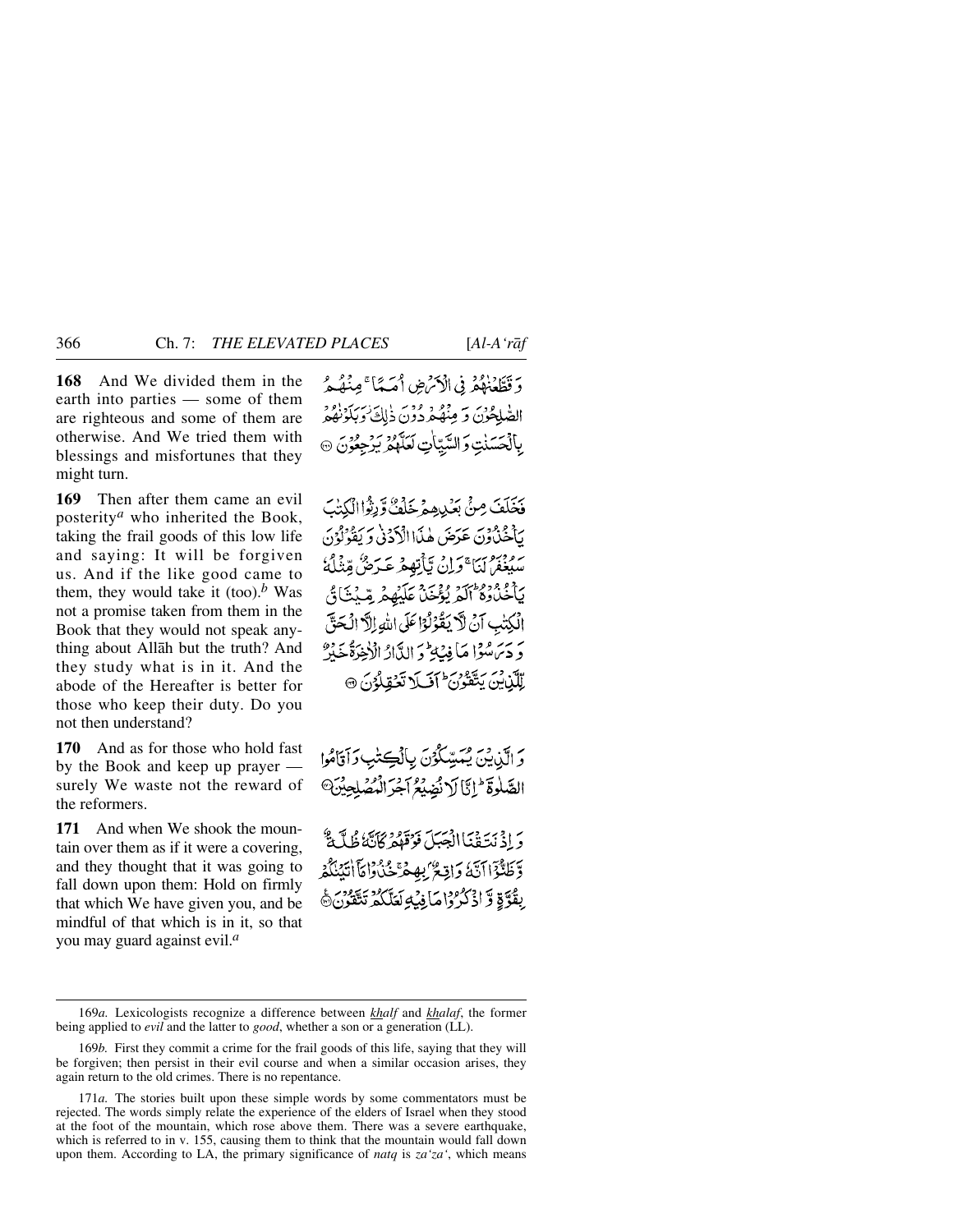## SECTION 22: **Evidence of Divine Impress on Man's Nature**

**172** And when thy Lord brought forth from the children of Adam, from their loins, their descendants, and made them bear witness about themselves: Am I not your Lord? They said: Yes; we bear witness. Lest you should say on the day of Resurrection: We were unaware of this,*<sup>a</sup>*

**173** Or (lest) you should say: Only our fathers ascribed partners (to Allåh) before (us), and we were (their) descendants after them. Wilt Thou destroy us for what liars did?*<sup>a</sup>*

**174** And thus do We make the messages clear, and that haply they may return.

**175** And recite to them the news of him to whom We give Our messages, but he withdraws himself from them, so the devil follows him up, and he is of those who perish.*<sup>a</sup>*

**176** And if We had pleased, We would have exalted him thereby; but وَ إِذْ آخَذَ سَ ثَلُّكَ مِنْ بَنِيَّ إِدَهَ مِنْ ظَهُورِهِ و وُدِّيِّتَهُمْ وِ انْهُدَهُ مُدْعَلَى أَنْفُسِهِمْ ٱلْبَدِيُّ بِرَبِّكُمْ تَخَالُوْا بَلْيٌّ شَهِدْنَا ۚ أَنْ تَقْوُلُوْا يَوْمَ الْقِيْمَةِ إِنَّا َكُتَّاعَنَ هٰذَا غَفِلِيْنَ ﴾

٦. وَيَدْفِرُوْا إِنَّيْئَآَ أَمَثْتُرَكَهُ أَيَّاؤُنَّا مِنْ قَدَلْ وَكْتَادُّسِّيَّةً مِّنْ بَعْدِهِمْ ۚ آنَتُهُلِكُنَا بِّعَا فَعَلَ الْمُبْطِلُوْنَ ۞

و كذلك نفصِّ الأيّ و لعلّه و و و و و و و .

وَانْثَلُ عَلَيْهِمْ نَبَأَ الَّذِيِّ أَتَيْنَٰهُ أَيْتِنَافَانَسَلَخَ مِنْهَا فَأَتَبَعَهُ الشَّيْطُنُ فَكَانَ مِنَ الْغُرِيْنَ@

وَلَوْشِئْنَالَرَفَعُنْهُ بِهَا وَلٰكِنَّةَ آَخَـٰكَدَ

172*a.* The verse does not mention the bringing forth of descendants from Adam, but from the children of Adam, and this seems clearly to refer to every human being as he comes into existence. The evidence is, therefore, that which human nature itself affords. It is, in fact, the same evidence which is elsewhere spoken of as being afforded by human nature as in "the nature made by Allåh in which He has created men" (30:30).

173*a*. The Arabic word is *mubtil*, which means *one who says a thing in which is no truth* or *reality* (R-LL).

175*a*. Balaam, Umayyah ibn Abī Şalt, Abū ´Āmir, and all the hypocrites, have been respectively indicated as the persons referred to here, but the best explanation is supplied by Qatådah, who says: *It speaks generally of everyone to whom guidance is brought but he turns aside from it*. This view is corroborated by what is stated at the conclusion of the parable in v. 176, *such is the parable of the people who reject Our messages.*

the *moving, agitating, shaking*, or *putting a thing into a state of commotion*. Thus the use of *nataqnå* instead of *rafa'nå* (2:63) clearly explains that the mountain was shaken violently by an earthquake while the elders of Israel stood at its foot. *Natq* has also another meaning, viz. *taking up from the roots*, but this is not the significance here.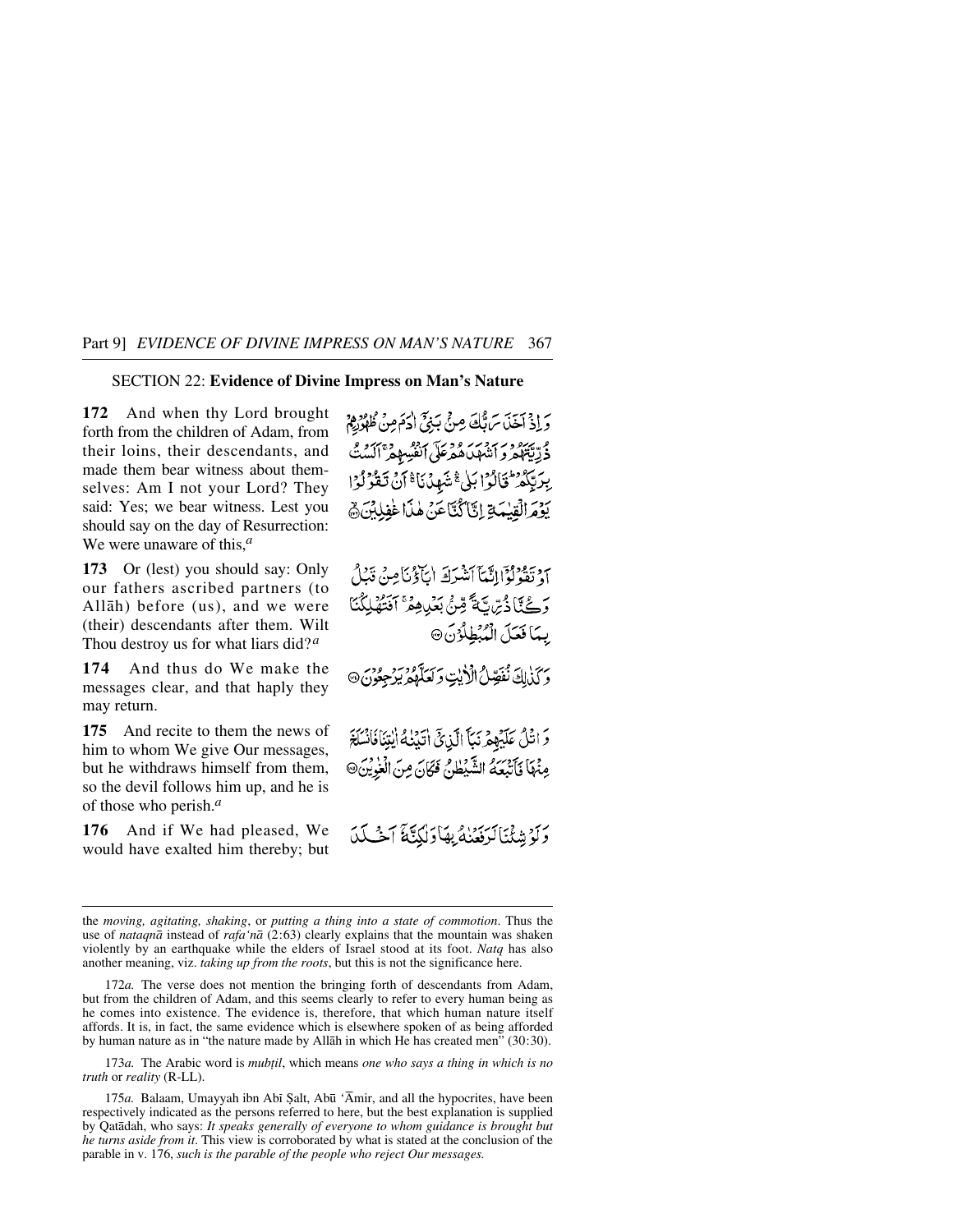he clings to the earth*<sup>a</sup>* and follows his low desire. His parable is as the parable of the  $\log$  — if thou drive him away, he lolls out his tongue, and if thou leave him alone, he lolls out his tongue. Such is the parable of the people who reject Our messages. So relate the narrative that they may reflect.

**177** Evil is the likeness of the people who reject Our messages and wrong their own souls.

**178** He whom Allåh guides is on the right way; and he whom He leaves in error — they are the losers.

**179** And certainly We have created for hell many of the jinn and the men — they have hearts wherewith they understand not, and they have eyes wherewith they see not, and they have ears wherewith they hear not. They are as cattle; nay, they are more astray. These are the heedless ones.*<sup>a</sup>*

**180** And Allåh's are the best names,<sup>*a*</sup> so call on Him thereby and leave alone those who violate the sanctity<sup>*b*</sup> of His names. They will be recompensed for what they do.

لِلَى الْإِحْرَضِ وَ اتَّبَعَ هَوٰبِهُ عَمْدَتُلُّهُ كَهَنَّل الْكَلْبِ ۚ إِنْ تَخْبِلْ عَلَيۡهِ يَـٰلُهَتۡ ۖ آوُ تَتْزَرْكُمُ يَلْهَنَّ ۖ ذٰلِكَ مَثَلُ الْقَدُمِ الَّذِرَبَ كَيْدَّبُوَّا بِأَنْتِنَا ۚ فَأَنْصُصِ الْقَصَصَ ن دي.<br>لغله د برن تفكي<sup>ه د</sup>ي.

سَاءَ مَثَلًا الْقَوْمُ الَّذِينَ كَذَّبُوْا بِالْتِنَا بربوبرو و ڪائوايظلمون @ مَنْ يَّهْمِياالِّهُ فَهْرَ الْمُهْفَتَدِيِّيَ وَ مَنْ يْتّْهَٰبِلِلْ فَأُولَٰٓبِكَ هُمُ الۡخٰبِسِرُوۡنَ ۞ دَ كَفَدْ، ذَيْرَاْنَالِحَصَنَّهُمْ ڪَتِبْدُّا مِينَ الْجِنَّ دَ الْآلَمْ وَلَوْلُوْتُ لَآلَ يَفْقَهُوْنَ بِهَا ُ بِهِ وَمَدْمٍ وَمِنْ لَا يُبْصِرُونَ بِهَا يَوَ أَدْوَادٍ إِلَيْ لاَ يَسْتَعْوُنَ بِهَا أَوْلَيْكَ كَالْأَنْكَامِ بَلْ هُمْ آصَلٌ "اُولَّيْكَ هُمُ الْغُفِلُوُنَ ۞ وَ بِلَّهِ الْأَيْسَمَآءُ الْحُسْنَى فَادْعُوْهُ بِهَا ۚ وَذَبِرُ وِاالَّيْنِ ثَيْنَ يُلْجِدُّدُنَّ فِيَ آَسُيَبَآيِهِمْ سَيْجِزُونَ مَا ڪَأَنُوا يَعْسَلُوْنَ @

180*a.* By *al-asmå' al-ƒusnå* are meant *names expressing the most excellent attributes of the Divine Being*. By *calling on Him thereby* is meant that man should always keep the Divine attributes before his mind, endeavouring to possess those attributes, for it is only thus that he can attain to perfection.

180*b. Yulhidūn* is from *alhada*, meaning *he deviated from the right course* with respect to a thing (LL). According to R, it means *a deviation from the right course with*

<sup>176</sup>*a. Earth* here stands for all that is earthly, for things material. The people spoken of here are those who do not care for the higher values of life.

<sup>179</sup>*a.* Many men and jinn are created for hell, but they are none other than the heedless ones who do not care for what is said. They have been given hearts, but they do not use them to understand the truth; they have been given eyes, but they do not employ them to see the truth; they have been given ears, but they turn a deaf ear to the truth. This has been stated to show that Allåh has not created them differently from others, but they themselves do not use the faculties which Allåh has granted them.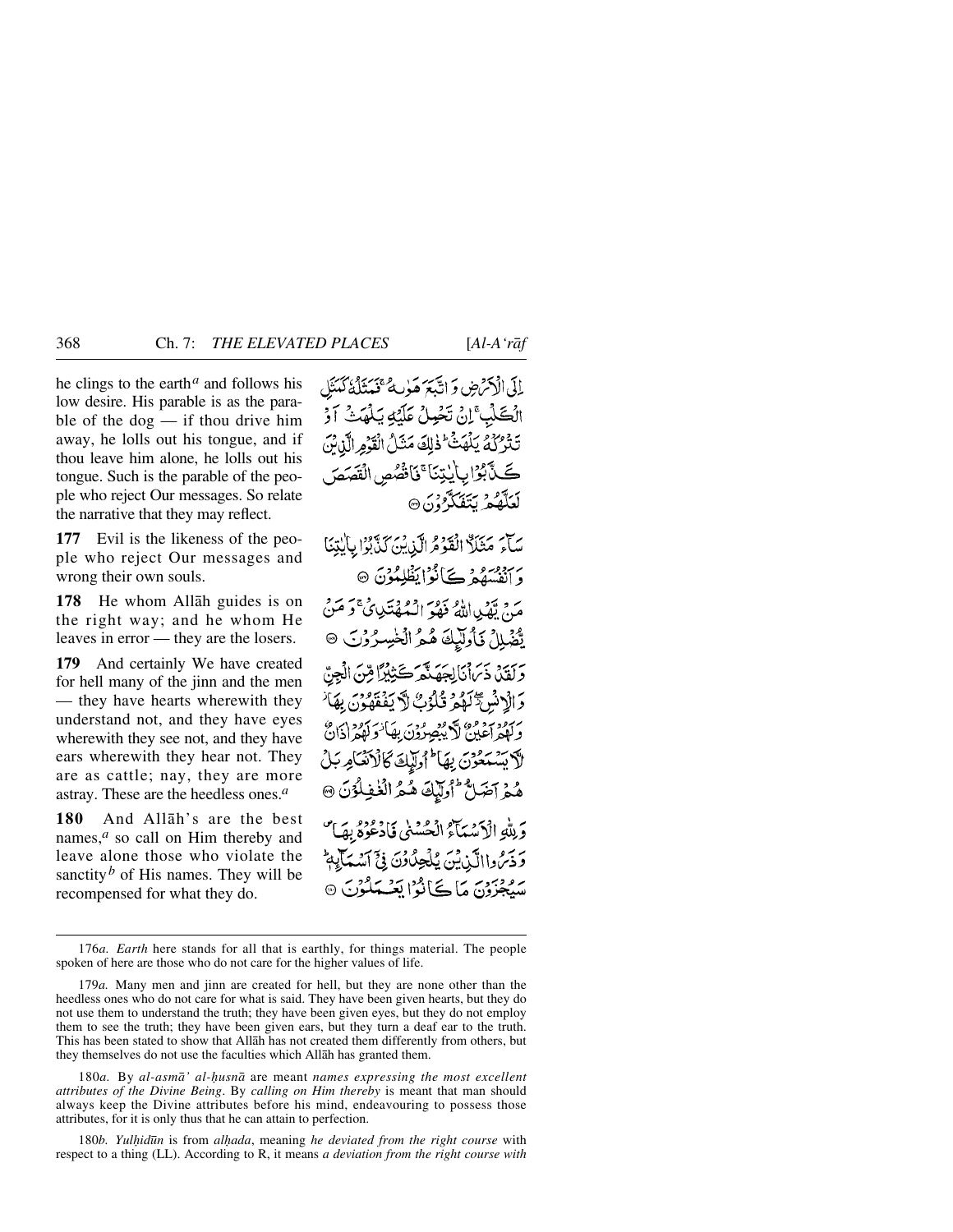## SECTION 23: **The Coming of the Doom**

**182** And those who reject Our messages — We lead them (to destruction) step by step from whence they know not.

**183** And I grant them respite. Surely My scheme is effective.*<sup>a</sup>*

**184** Do they not reflect (that) there is no madness in their companion? He is only a plain warner.

**185** Do they not consider the kingdom of the heavens and the earth and what things Allåh has created, and that it may be that their doom has drawn nigh? In what announcement after this will they then believe?

**186** Whomsoever Allåh leaves in error, there is no guide for him. And He leaves them alone in their inordinacy, blindly wandering on.

وَ الَّذِينَ كَذَّبُوۡ! بِأَيْتِنَا سَنَسۡنَدَلَّ رِجُوۡهُمۡ قِنْ حَيْثُ لَا يَعْلَمُونَ ﴾ وَأَمْلِيُ لَمْهُمْ ثَوْلِنَّ كَحَيْدِيٍّ مَتِينِيْنَ أَوَ لَمْ يَتَغَكَّرُوْا يَتَعَمَّأْ بِصَاحِبِهِمْ قِنْ جِنَّايَةٌ اِنْ هُوَ اِلَّا نَذِيْرٌ مُّبِيْنٌ @ آدَ آدِينُظُرُوْا فِي مَلَكُنُتِ السَّلْوٰتِ وَالْأَرْضِ دَ مَا خَلَقَ اللَّهُ مِنْ شَيْءٍ وَلاَقٍ إِنْ عَيْنِي أَنْ يَكُوْنَ قَلِ اقْتَرَبَ آجَلُهُمْ ثَبَائِيٌ حَدِيثٍ سوسُ کٗ يُؤۡصِنُونَ۞ مَنْ يَّضْلِلِ اللَّهُ فَلَا هَادِيَ لَهُ وَيَدَرَمُو وَ نيُ طُغُيَانِهِمُ يَعْمَلُونَ۞

181*a.* "This is my community," the Prophet is reported to have said (IJ, v. ix, p. 86).

183*a.* The significance of the word *kaid* (translated here as *scheme*) is much misunderstood, like that of *makr*. *Kaid* indicates *the exercising of art, ingenuity, cunning* or *skill in the management or ordering of affairs, with excellent consideration* or *deliberation*, and *ability to manage with subtlety according to his own free will* (LL). Thus *kåda* (inf. n. *kaid*) means *he contrived, devised or plotted a thing, whether good or bad* (LA). And again *kåda* (aorist *yakßdu*) means *he worked* or *laboured at* or *upon anything; he laboured, took pains, exerted himself, strove* or *struggled to do, executed* or *accomplished anything; he laboured, strove* or *struggled with anything to prevail* or *overcome* or *to effect an object* (LL). In a verse of al-'Ajjåj, the word *kaid*, occurring in reference to God, is rendered by LL as meaning *His skilful ordering*.

*respect to the names of Allåh*, or *violation of the sanctity of His names*, and it is of two kinds: firstly, *giving Him an improper or inaccurate attribute*; and secondly, *to interpret His attributes in a manner which does not befit Him*. Polytheism of every kind is, therefore, a violation of the sanctity of the Divine names.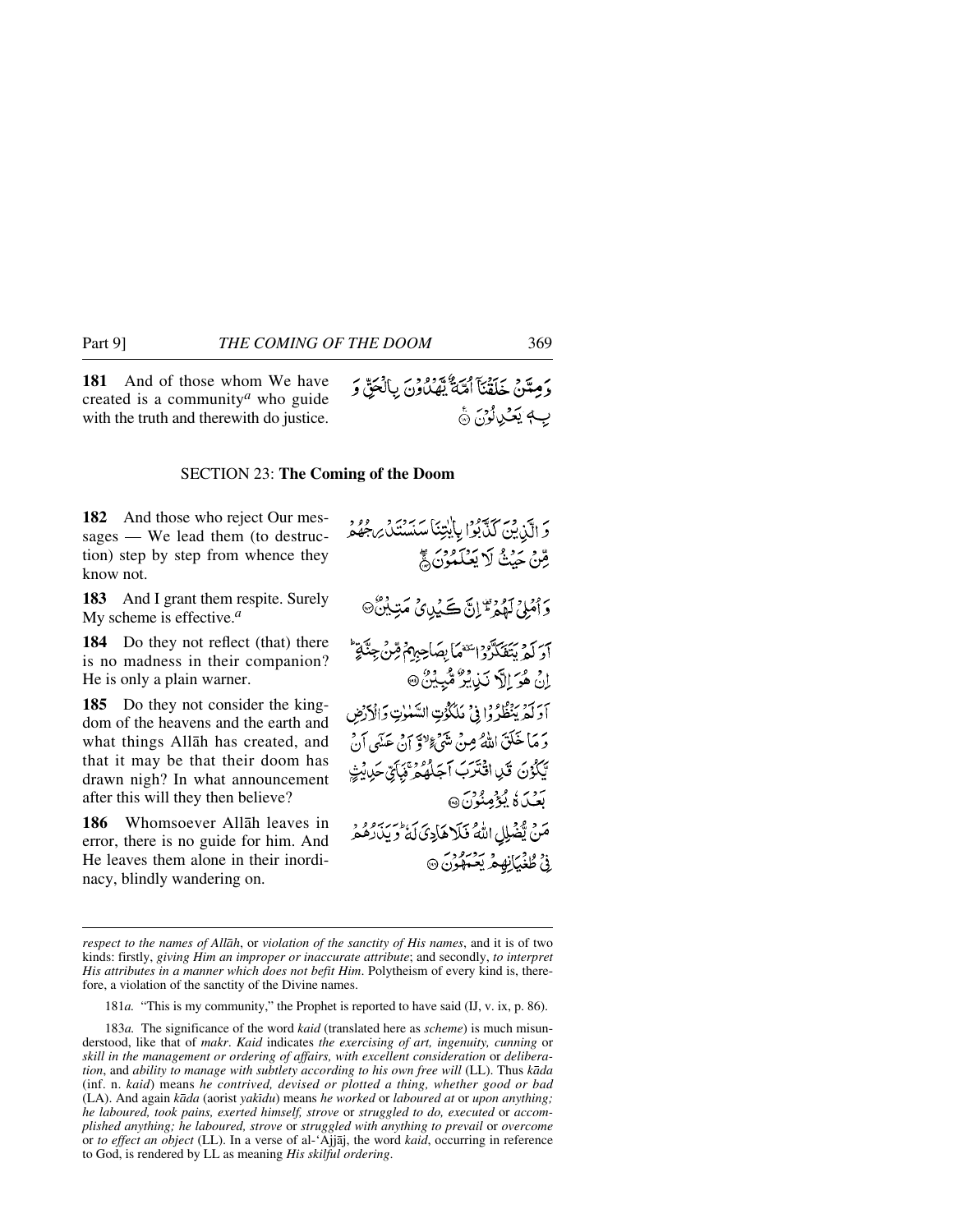**187** They ask thee about the Hour,*<sup>a</sup>* when will it come to pass? Say: The knowledge thereof is with my Lord only. None but He will manifest it at its time. It is momentous in the heavens and the earth. It will not come to you but of a sudden. They ask thee as if thou wert solicitous about it. Say: Its knowledge is with Allåh only, but

**188** Say: I control not benefit or harm for myself except as Allåh please. And had I known the unseen, I should have much of good, and no evil would touch me. I am but a warner and the giver of good news to a people who believe.*<sup>a</sup>*

most people know not.

يسْتَلْؤُنَكَ عَنِ السَّاعَةِ الِيَّانَ مُرْسْمَا كُلُّ إِنَّمَا عِلْمُهَا عِنْدَ يَنَ ۚ لَا يُجَلِّيْهَا لِوَقَٰتِهَا ۖ إلَّ هُوَ لَا تَقَلَّتُ فِي السَّهْوٰتِ وَ الْأَمْرُضِ ۖ لَا تَأْتِيَكُمُ الْأَبَغَتَةَ كُنْتُمْ الْمُتَلَوَّنَكَ كَلَّتَكَ حَفِيٌّ عَنْهَا ۖ فَإِنَّى إِنَّهَا عِلْمُهَا عِنْكَ اللَّهِ وَلَكِنَّ آَكَّنَّرَ النَّاسِ لَا يَعۡكَمُوْنَ۞

قُلْ لَا آمَلِكُ لِنَفْسِيُ نَفْعًا وَلَاضَرَّا إِلَّا مَاتِيَا وَاللَّهُ ۖ وَ لَوْ كُنْتُ أَعْلَمُ الْغَيْبَ لَاسْتَكْثَرَتْ مِنَ الْخَيْرَةُ وَ مَا مَسَّنِيَ السَّوْءُ إِنْ آيَا اِلَّا نَبِيلِهِ وَ بِيَنِّكُ لَهِ لِّقَرْمِ يُّؤْمِنُوْنَ۞

## SECTION 24: **The Final Word**

**189** He it is Who created you from a single soul, and of the same did He make his mate, that he might find comfort in her.*<sup>a</sup>* So when he covers هُوَ الَّذِيْ خَلَقَكُمْ مِّنْ ثَفْسٍ وَّاحِدَةٍ وَّجْعَلَ مِنْهَا مَّ دِجَهَالِيَسْكُنَّ الْبَقِيَا ۚ

<sup>187</sup>*a.* That is, the Hour with which they are threatened as being the hour of their doom. The word *så'at* or the *hour* is used in the Holy Qur'ån to indicate both the doom of the guilty in this life and the time when a perfect manifestation of rewards and punishments will take place in the Hereafter.

<sup>188</sup>*a.* The simplicity and nobility of this statement as indicating the mission of a prophet is unsurpassed. He gives glad news of triumph to those who believe, warns the evil-doers of the evil consequences of their deeds in this life as well as in the next, but he does not claim the possession of Divine powers. It is stated that on the day of the death of his son Ibrāhīm, a total eclipse of the sun was witnessed. Some people began to whisper that the darkening of the sun was due to the death of the Prophet's son; but he was too sincere to allow men to remain under such a delusion, although it was calculated to enhance his dignity in the eyes of his followers. He ascended the pulpit and thus addressed the people: "Surely the sun and the moon are two signs of Allåh; they do not get eclipsed in consequence of the death of anybody nor on account of anyone's life, so when you see this then call on Allåh, and magnify Him and pray to Him and give alms" (B. 16:2).

<sup>189</sup>*a. Sakn* originally signifies *being still, motionless*, or *quiet*, but *sakana ilai-hi* means *he trusted to* or *relied upon it so as to be easy or quiet in mind* or *inclined to it*, or *he became familiar with it* (LL).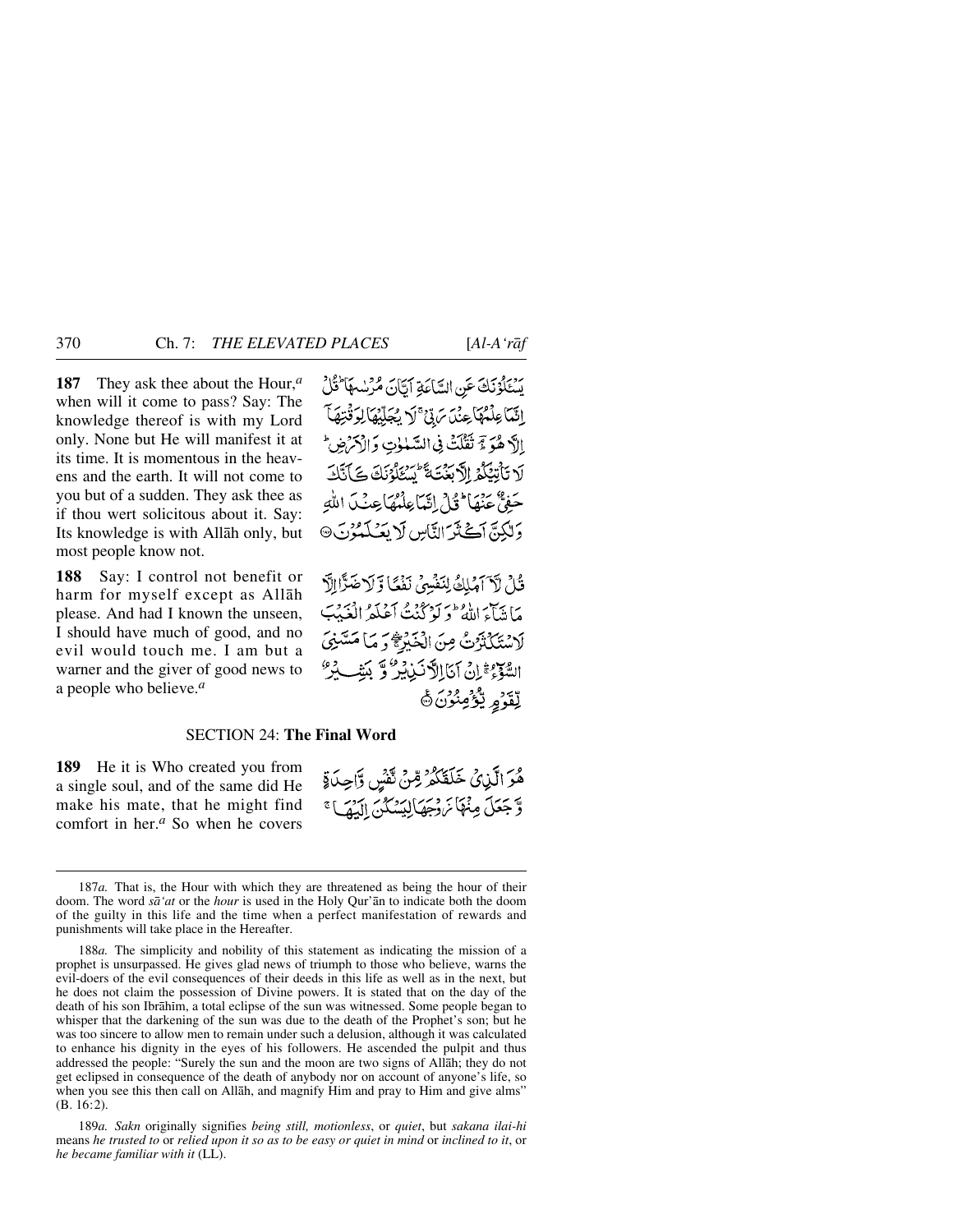her she bears a light burden, then moves about with it. Then when it grows heavy, they both call upon Allåh, their Lord: If Thou givest us a good one, we shall certainly be of the grateful.*<sup>b</sup>*

**190** But when He gives them a good one, they set up with Him associates in that which He has given them. High is Allåh above what they associate (with Him).

**191** Do they associate (with Him) that which has created naught, while they are themselves created?

**192** And they cannot give them help, nor can they help themselves.

**193** And if you invite them to guidance, they will not follow you. It is the same to you whether you invite them or you are silent.*<sup>a</sup>*

**194** Those whom you call on besides Allåh are slaves like yourselves;<sup>*a*</sup> so call on them, then let them answer you, if you are truthful.

**195** Have they feet with which they walk, or have they hands with which they hold, or have they eyes with which they see, or have they ears

فَلَمَّا تَعَشَّمِهَا حَيَلَتْ حَبْلًا خَفْفًا فَيَدِّي يِهِ ۚ فَلَمَّآ أَنْقُلَتْ ذَّعَوَا اللَّهَ رَبَّهُمُّآ لَهِنَ اٰتَيْتَنَاصَالِكَالَّتَكُوْنَنَّ مِنَ الشَّكِرِيْنَ فَلَمَّأَ انْهُمْاً صَالِحًا جَعَلَا لَهُ شُرَكَّاتِهِ فِيْهَآ اللَّهُمَا ۚ فَتَعَلَّى اللَّهُ عَمَّا يُشْرِكُونَ ۞ أَيْشَرِكُوْنَ مَالَا يَحْلُثُ شَيْئًا وَّهُمْ يُخْلَقُونَ ﴾ دَ لَا تَسْتَطِيْعُوْنَ لَمْكُنَّ نَصْبِرًا وَكَبَرَ بروسره و برده و وي<br>انفسهم ينصرون ® وَإِنْ تَدْعُوهُ فِرِ إِلَى الْهُبَايِ لَا يَتَّبِعُوْكُمْ سَوَاءٌ عَلَيْكُمْ أَدَعَوْتُكُوهُ لِمَرْآمَرُ آٺُندُ صَامِتُوْنَ® انَّ الَّذِينَ تَدْعُونَ مِنْ دُونِ اللَّهِ عِبَادٌ آهُنَالُكُمْ فَادْعُوْهُمْ فَلَيْسَتَجِبْنُوا ٱكُجْ اِنْ ڪُنٽُمُ صٰدِيتِيْنَ @ .<br>القيمر ايرها" پيشون بهآ' امريكې أَيْنِ تَبْطِيشُوْنَ بِهَأَنَهُمْ كَفَعْرَ ود ودس بعد آخر کو د (ذاڻ يه

<sup>189</sup>*b.* That this verse refers to Adam and Eve is rejected by all reliable commentators. It describes the condition of man in general and refers to the evidence of his nature, for when in distress he always turns to Allåh, but when in ease he goes after other gods or his own low desires. The verse clearly blames the idol-worshippers for associating others with Allåh, as is shown by the use of the plural in v. 190 and the verses that follow.

<sup>193</sup>*a.* This verse speaks of the utter heedlessness of the reprobate. Invitation to Truth must, however, be extended to all, though some may not benefit by it. The meaning is further clarified in vv. 198, 199.

<sup>194</sup>*a. 'Ibåd* is the plural of *'abd*, which means *a servant* or *a slave*, and applies to man as being a bondman to his Creator. Every created thing being in a state of subjugation to God, as man is, the idols, along with other false gods, are here spoken of as *'ibåd*, the significance being that they are all in a state of subjugation to God.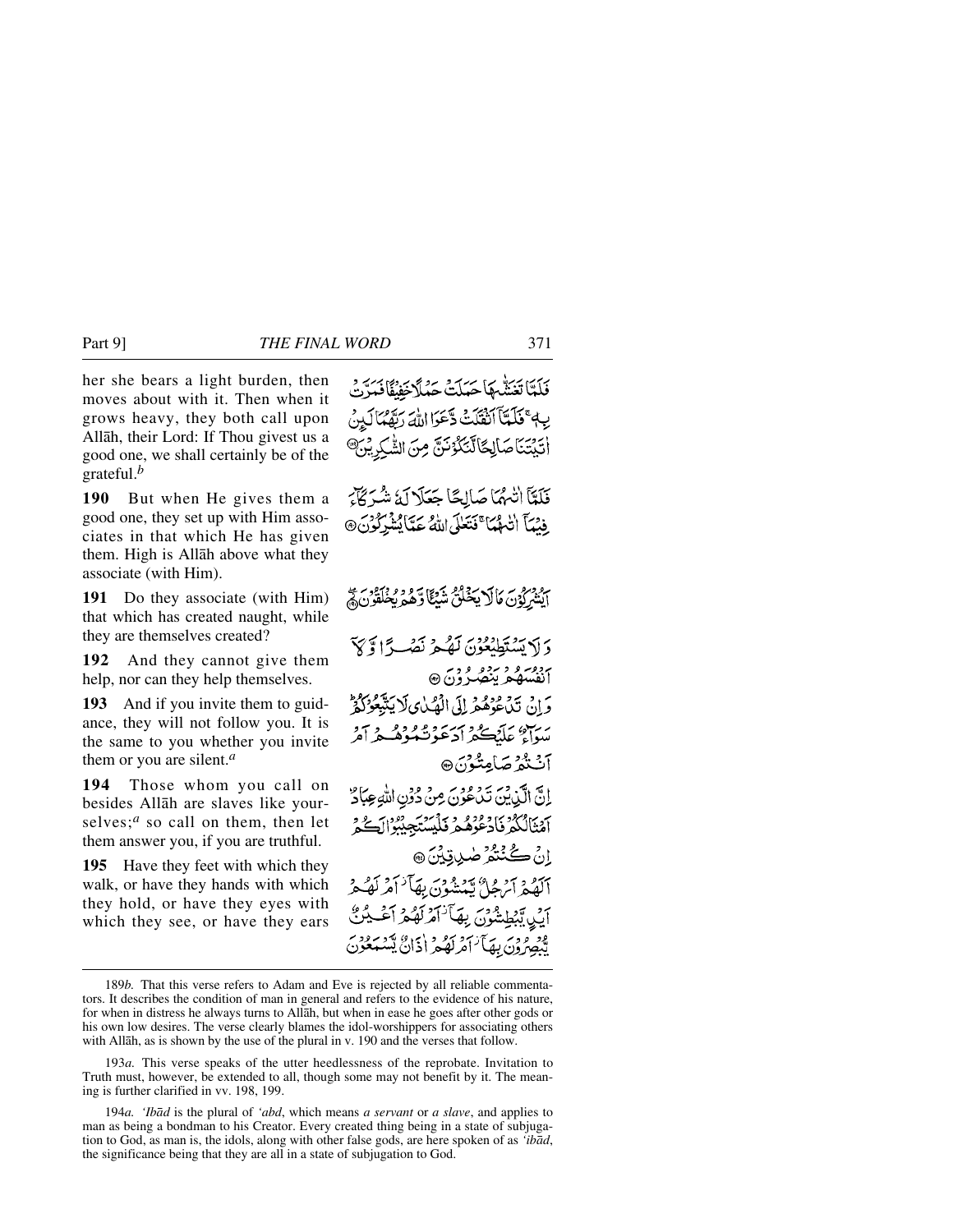with which they hear? Say: Call upon your associate-gods then plot against me and give me no respite.

**196** Surely my Friend is Allåh, Who revealed the Book, and He befriends the righteous.

**197** And those whom you call upon besides Him are not able to help you, nor can they help themselves.*<sup>a</sup>*

**198** And if you invite them to guidance, they hear not; and thou seest them looking towards thee, yet they see not.

**199** Take to forgiveness and enjoin good and turn away from the ignorant.

**200** And if a false imputation*<sup>a</sup>* from the devil afflict thee, seek refuge in Allåh. Surely He is Hearing, Knowing.

**201** Those who guard against evil, when a visitation *<sup>a</sup>* from the devil afflicts them, they become mindful, then lo! they see.*<sup>b</sup>*

```
بِهَا لَّذُكِّلِ ادْعُوا شَرِكَاءَ كُهُ تُمَّ كِيَكُونِ
                                  فَلَا تُنْظِرُوْنِ ®
 إِنَّ دَلِيَّ إِلَٰهُ الَّذِي نَزَّلَ انْكِتَلْبَ َّدَهُوَ
                             يَتَوَلَّى الصَّلِحِيْنَ ۞
و الآن من برد و دير من دونه لايستطيعون<br>و الآن من عون مِنْ دُونِهِ لايستطِيعُونَ
  بر برد و در در در در در در در در با<br>نصر کی و که انفسان بیصگروت ۴۰۰
وَإِنْ تَدْعُوْهُ هُرِلِكَ الْهُبْايِ لَا يَسْتَعُوْاْ
وَتَرْبِهُمْ يَنْظُرُونَ إِلَيْكَ دَهُّ لِايْبِصِرُونَ®
 خُّذِالْعَفُوَ وَأَمُّرُ بِالْعُكْرُفِ وَأَعْرِضُ
                                 عَنِ الْخِهِلِيْنَ۞
  دُ إِمَّا يَنْزَعَنَّكَ مِنَ الشَّيْطِينِ نَبِرْعُ
```
فَاسْتَعِنْ بِاللَّهِ ۚ إِنَّ لَهُ سَبِيْعٌ عَلَيْهُ ۚ وَ إِنَّ الَّذِيْنَ اتَّقَوَّا إِذَا مَسَّهُمْ طَٰبِعَثٌ مِّنَ الشَّيْطُنِ تَبْكَدَّهُوْا فَإِذَاهُمْ مُّبْصِرُوْنَ ۞

201*a. Tā'if* means *a visitation* (LL), originally *going round*. The *visitation of the devil* means *the happening of any grievous incident* or *the coming of an affliction* from the hands of the devil, or the wicked acting in opposition to the righteous. Or the devil's visitation may signify anger which blinds a man.

201*b.* Being endowed with insight, they see their way out of the affliction. Or, the meaning is that anger does not blind them.

<sup>197</sup>*a.* There is a prophecy here that not only will the power of the opponents be frustrated in the coming struggles when they will find no help from their gods, but those very gods, i.e. the idols, will not be able to save themselves and will be annihilated.

<sup>200</sup>*a.* The primary significance of *nazagha-h∂* is *he censured him and charged him with a vice and spoke evil of him* (T). It also signifies *the sowing of dissensions*, and it is used in this sense in 12:100. According to R, the word signifies *entering upon an affair with the object of corrupting it*. I prefer the first signification, taking *nazgh* as equivalent to *false imputation*, the devil in this case, as frequently in the Holy Qur'ån, standing for the devilish enemies who spread all kinds of false reports concerning the Prophet, against which he is told to seek refuge in Allåh.